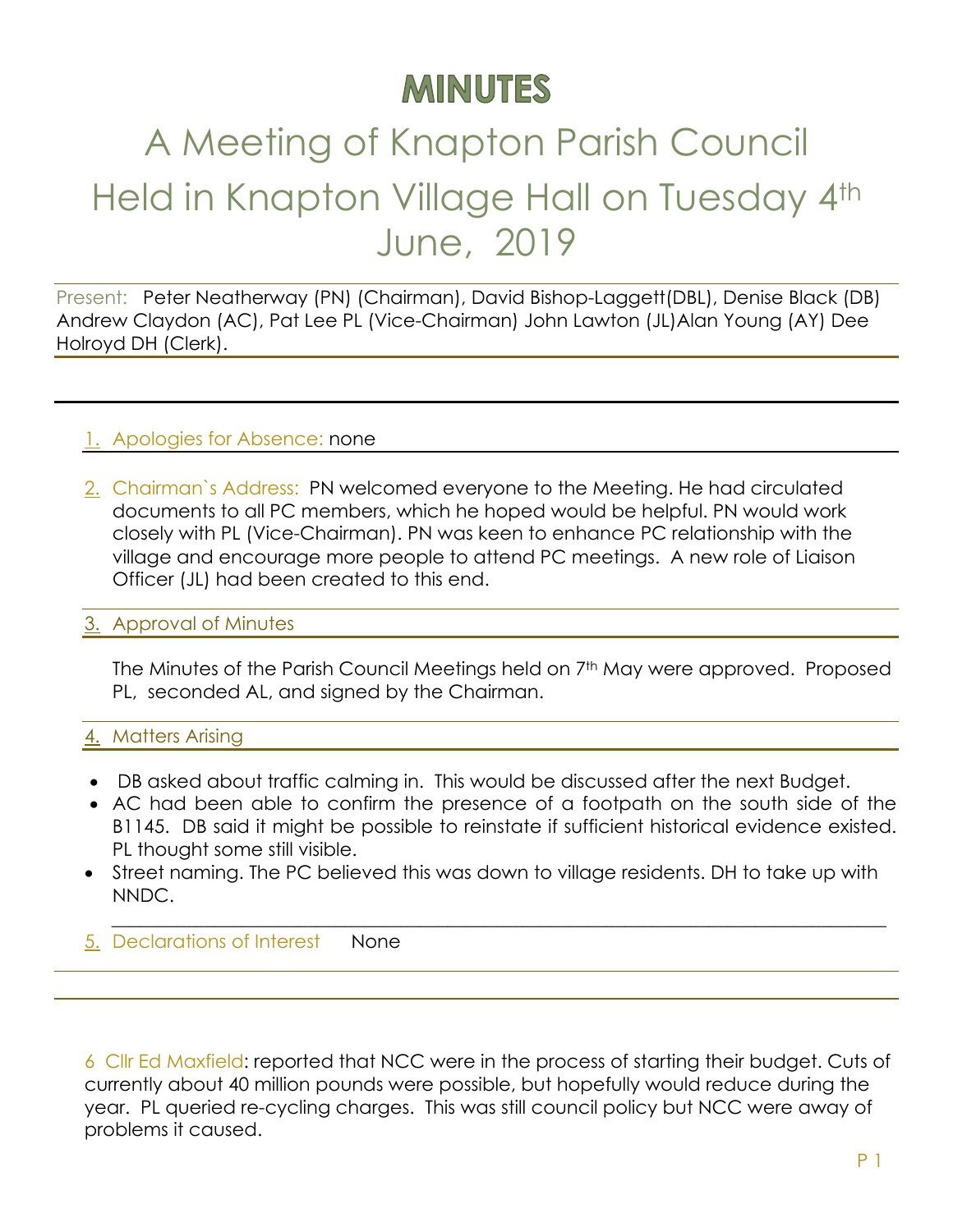- 7. Councillors Roles and Reports: PN would give everyone 2 minutes to make their reports. Help was always available from himself and PL.
	- John Lawton Community Liaison Officer: JL would like to be able to communicate easily with the PC and village residents via e mails and the web site. He intended, with the assistance of other PC members, to call at each house to ask for residents email addresses. This could hopefully be done within the next two weeks. The Knapton News could also be used (information to be with Liz Winter) by next week). A photograph competition for under 16s would be run, awards at the Village Fete where PC could have a small stall. Other ideas welcome. DB suggested informal surgeries (to go on July agenda). (At the end of the meeting it was pointed out that ID would be required. A collective photo of councillors to go in the Knapton News and PN would design individual ID cards with an NNDC contact number).
		- Action PN, JL
	- Andrew Claydon MADRA (a) AC had spoken to a caravan occupant without result. DH had spoken to NNDC, who, if asked by the landowner, could send a Housing Officer to talk to occupants about possible re-housing. (b) there was a need to establish who was the MADRA landlord. PN to meet with MADRA and report at the next meeting.
		- Action PN
	- Pat Lee Allotments. It would be useful to have someone running a monthly blog for the website and Knapton News. PL would like some of the rent for the electricity poles and possibly some PC finance, to go to the allotments for maintenance, particularly of the road. AC offered crushed concrete. AC & PL to bring an estimate to the next meeting.

#### ■ Action PL,AC

• David Bishop-Laggett – Victory Housing Trust Liaison – The car park and entrance were being moved closer to Hall Lane. Lorries were having difficulty in making the turn into School Close to access the Millennium Field. Highways might be asked whether they could enter from northwest end of the field from the B1145. This was unwelcome. DBL to talk to Highways. DBL to talk to VHT about the siting and surface of the car park and siting of the Beacon. JL stressed the importance for watching for changes made to existing plans after Planning Permission had been granted. DBL to monitor this.

#### ■ Action DBL

• Denise Black – Footpaths – DB had attended the Local Access Forum, well attended but format a little unclear. (a) Predicted growth up to 2026 was 95,000 new jobs, 170 new houses and 100 new businesses. (b) A new reporting process would allow people to report footpath problems on the spot via their phones. (c) Historical evidence of a path could lead to reinstation. This presentation had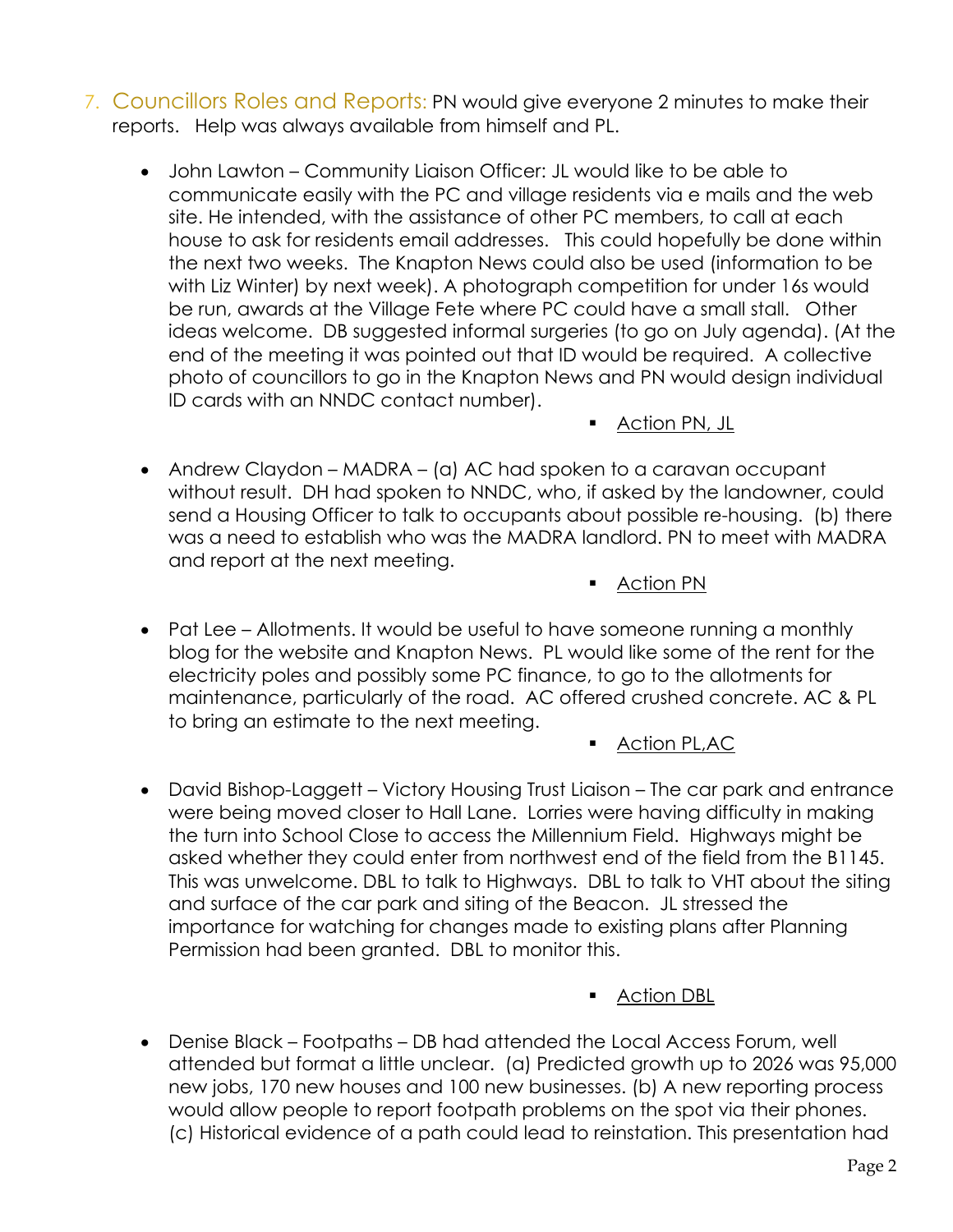unfortunately been rushed due to shortage of time. (c) The Forum were keen to get local people involved in funding, but DB felt that was already in place. (d)DB was trying to find a clear Knapton footpath map. Sarah Price (sarah.price@norfolk.gov.uk) would be a good contact. DB to contact her.

- Alan Young Planning. There had been no recent Planning Applications in Knapton.
	- 8. Current Playground Refurbishment: Excellent equipment had been donated, refurbished and installed. . More equipment had been ordered. The young children`s play area would be fenced and include the new bench. ROSPA report had to be complete by end of June. The playground had been moved about 20 feet west to occupy more PC land.

Action PN< PL, AY.

9. Finance: The clerk reported a current credit balance of 11,000 after all accounts had been paid. Playground spending 3168 to date with a further 3096 invoiced. Cheques: Knapton Village Hall 132, Clerk/office 205 and Safelinks (Defib) 1676 were signed. DC was appointed RFO. An internal auditor to be appointed.

Action DB

10. Peter Kaye – Presentation: Agreed at the end of the meeting to be wine to a cost of £50.

11. Village Sign Refurbishment – The plain wood should not be painted. PL to ask Bill Drayton how this should best be tackled. Drayton how this should best be tackled.

12. KPC Website – PN and JL would like to update. PN could get this done for a cost of up to £400 (a substantial saving on real costing). All agreed. The Village Hall Committee and Fete Committee could be asked to contribute. It was agreed the PC and village websites should remain combined. A suggested single e mail contact for the PC could be used by all. Safety was a concern but PN and JL stressed this would be as safe as anything could be. PN to bring update to next meeting.

Action PN

13. Purchase of Defibrillator: AY had researched and got a substantial reduction. Final cost £1397. PC would meet minor running costs – battery change every 4/5 years. Wiring to be done by Steve (?) with Andy Gatfield signing off. Jane Lawrence, until recently first responder, would run two or three training sessions once Defib installed.